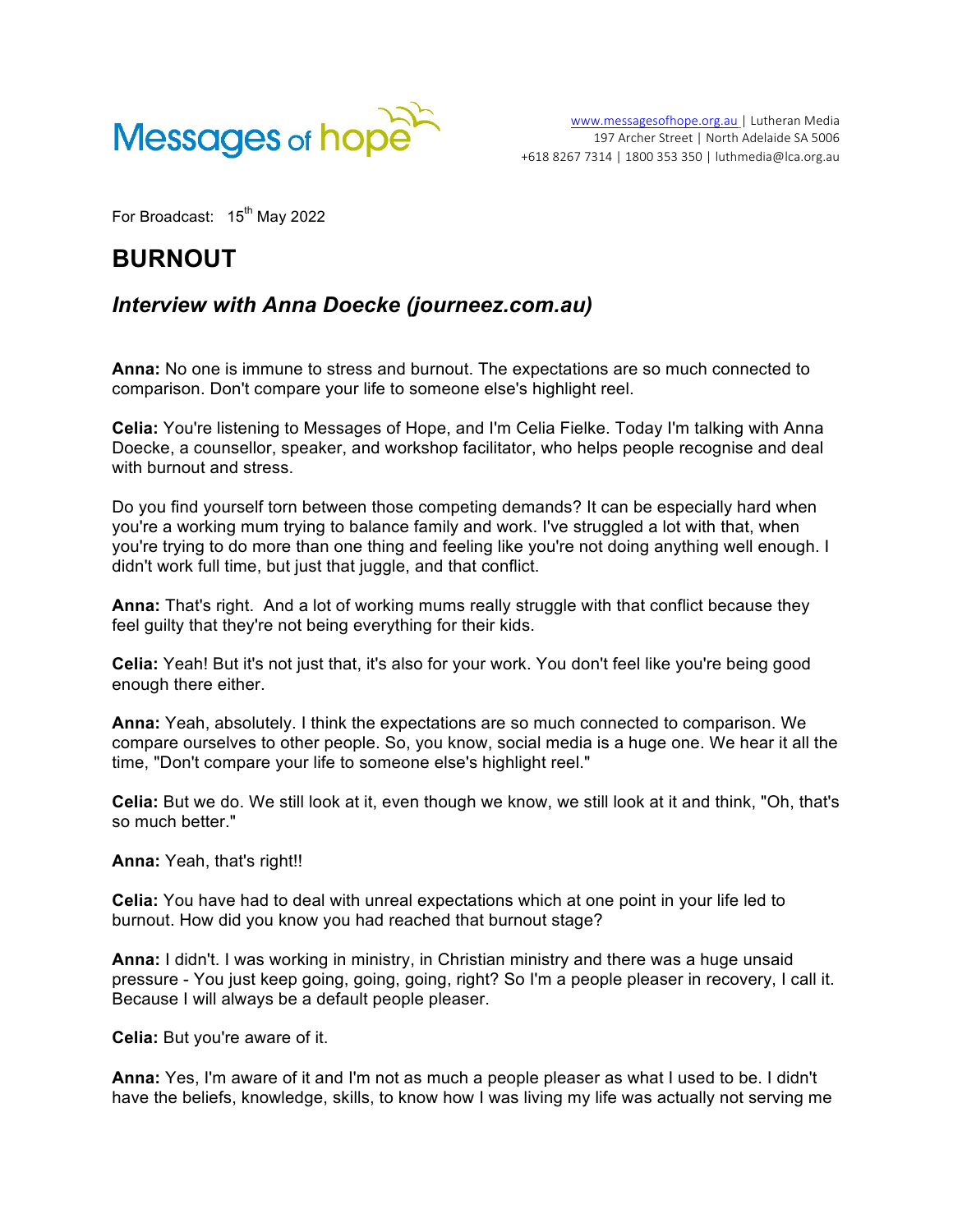well. So that's why I hit burnout and crashed. So what I say to people "how do you know?" There are a lot of bits and pieces that could indicate that you might be heading towards burnout. Things like, "I used to love my job and now I don't anymore. I don't even want to go to work anymore." Feeling dizzy and hazy, and just kind of like, "I don't even know which day it is." That's a sense of overwhelm often.

For me, I know it's a red flag when someone says, "How did yesterday go?" I may have had a big meeting or something like that. I go, "What was yesterday?" I don't even know! So that's a red flag for me, personally, still!

**Celia:** I'm panicking here.

**Anna:** You're panicking? Are you relating to that?

**Celia:** Too much. So what do we do about it?

**Anna:** It sounds really basic but I totally believe it as truth. It's all just a choice. Everything that we do, we're choosing to do. Even the things that we think we don't have a choice in, we're still choosing to not make a hard decision to get out of them.

**Celia:** So how do we make good choices that give our life balance?

**Anna:** When we have clarity of values, it helps to direct our life. So values are not just what's important to us. We can say family is important, work is important, exercise is important, but it's also about who do you want to be. For example, one of my key values is care for myself and then for others. One of the biggest things that I discovered in my burnout recovery was the fact that I need between eight and ten hours of sleep every night. Otherwise, I don't function to my best. I need to have at least three nights at home. I'm not very good at doing that at times. I'm very good at accidentally over scheduling and that's because when life gets busier, we default back to old patterns. So when I said I'm a people pleaser in recovery, my default when I'm not conscious of keeping all of those values in check is I start to go, "Oh, I can't say no to those people because ..."

**Celia:** Yeah, we think to ourselves "I can fit that in."

**Anna:** Exactly. That's right. For me, this year, I've had many crazy months. I would push it to the next month and then all those things that I've pushed, now the next month is busy as well. So instead, if I can keep in check my value of caring for myself, then I can say something like, "I would really love to catch up with you but I have this rule that I've made for myself that I can't be out more than twice a week and I've actually got something on this week. So let's have a look at next week or can we do next month if it doesn't work for you." All those sorts of things.

**Celia:** Yeah.

**Anna:** The challenge with that is that most people don't do that, right?

**Celia:** Right. You say, "Oh, it will be all right, I'll do it for this time."

**Anna:** Yeah, that's right. So the values' thing is really important.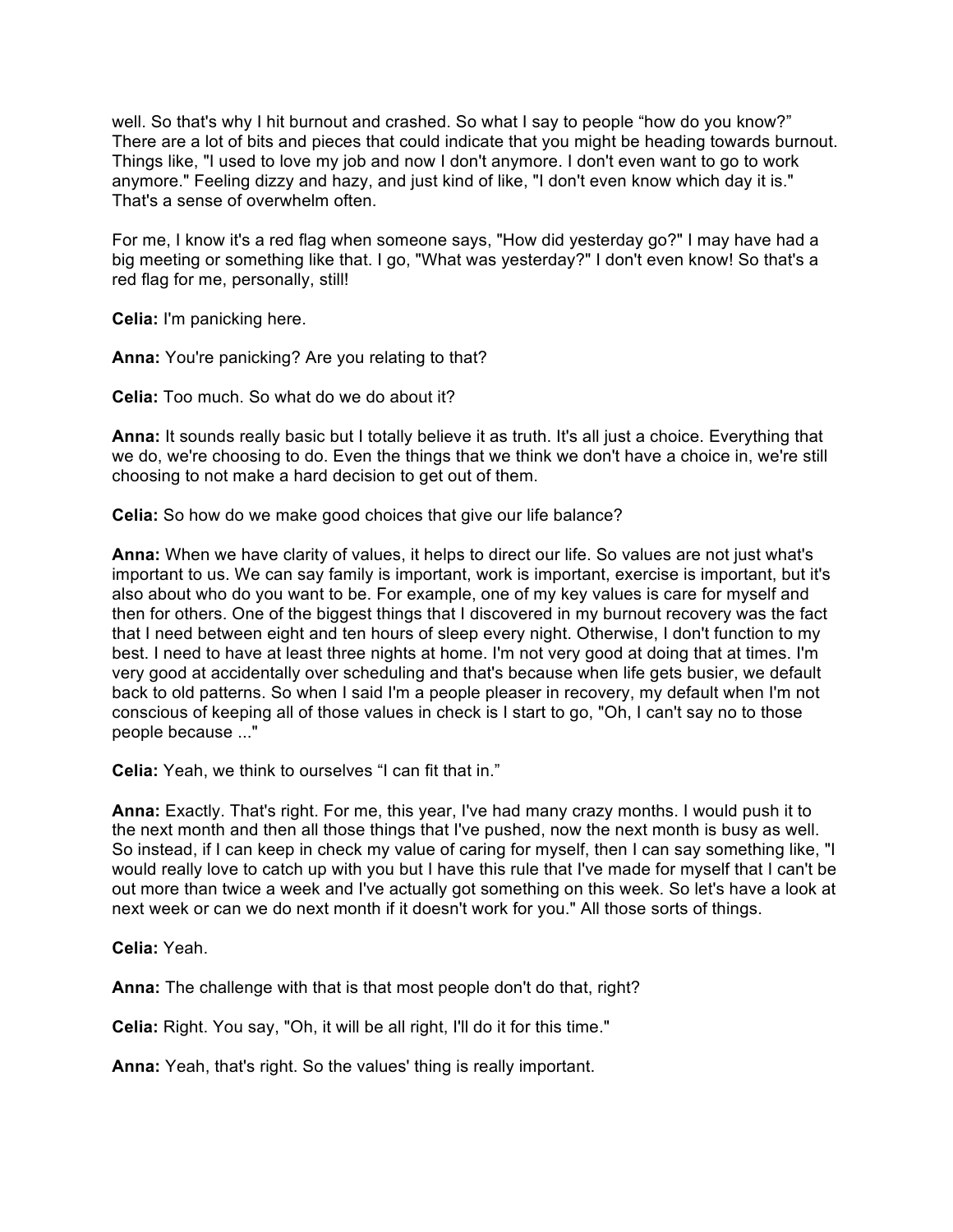**Celia:** Have you ever come across that concept of - I'm a Christian, I shouldn't be stressed because I should be able to give that to God, so I'm not a very good Christian if I'm stressed? You're smiling at me and nodding and I'm thinking, "Okay, tell me about that!"

**Anna:** It was a huge thing for me, personally. When I was still working in ministry before I stepped out, I was in my 20s. So quite young and as a Christian I thought I shouldn't feel stressed, I should just be able to do everything I need to, especially if it's serving. Then if I do that, I shouldn't feel stressed because I'm doing it for God.

**Celia:** Exactly.

**Anna:** But I think that's our warped sense of who God is. That sounds like God won't love me unless I serve my butt off!

**Celia:** How is that different for you now?

**Anna:** At the time, that was totally what it was, I just didn't know. Now, I have discovered that I'm a loved and favoured daughter of God. He just loves us so much, there's nothing we can do that is going to make him love us less, or that's going to make him love us more, right? He loves us the most he's going to love us, which is overwhelming.

**Celia:** That was a really important point - nothing you can actually do will make God love you any more.

**Anna:** Correct.

**Celia:** This is a bit of a light bulb moment!

**Anna:** Yeah, exactly. I think we often say the first part of that phrase which is, 'there's nothing you can do to make God love you less.

**Celia:** Yeah.

**Anna:** But the second part is so important, that 'there's nothing we can do that will make God love you more'.

**Celia:** This is Messages of Hope and I'm talking with Anna Doecke about burnout and how to avoid it. Anna, we've talked about how knowing what's important to us can help us make the choices we need to make to keep us from burnout and stress. Well, I know from my own experience that knowing something doesn't mean you put it into action. To really know your values, that can be quite a long journey before you're confident about that. It's not easy to work out on your own.

**Anna:** Absolutely, and it takes courage to make the phone call to a counsellor or your friend, or saying that something doesn't feel right, or I can't do this anymore. It's absolutely one of the hardest things that we ever do

**Celia:** Yeah, people don't ask for help or don't want to because ... as you were saying before, it can make you vulnerable.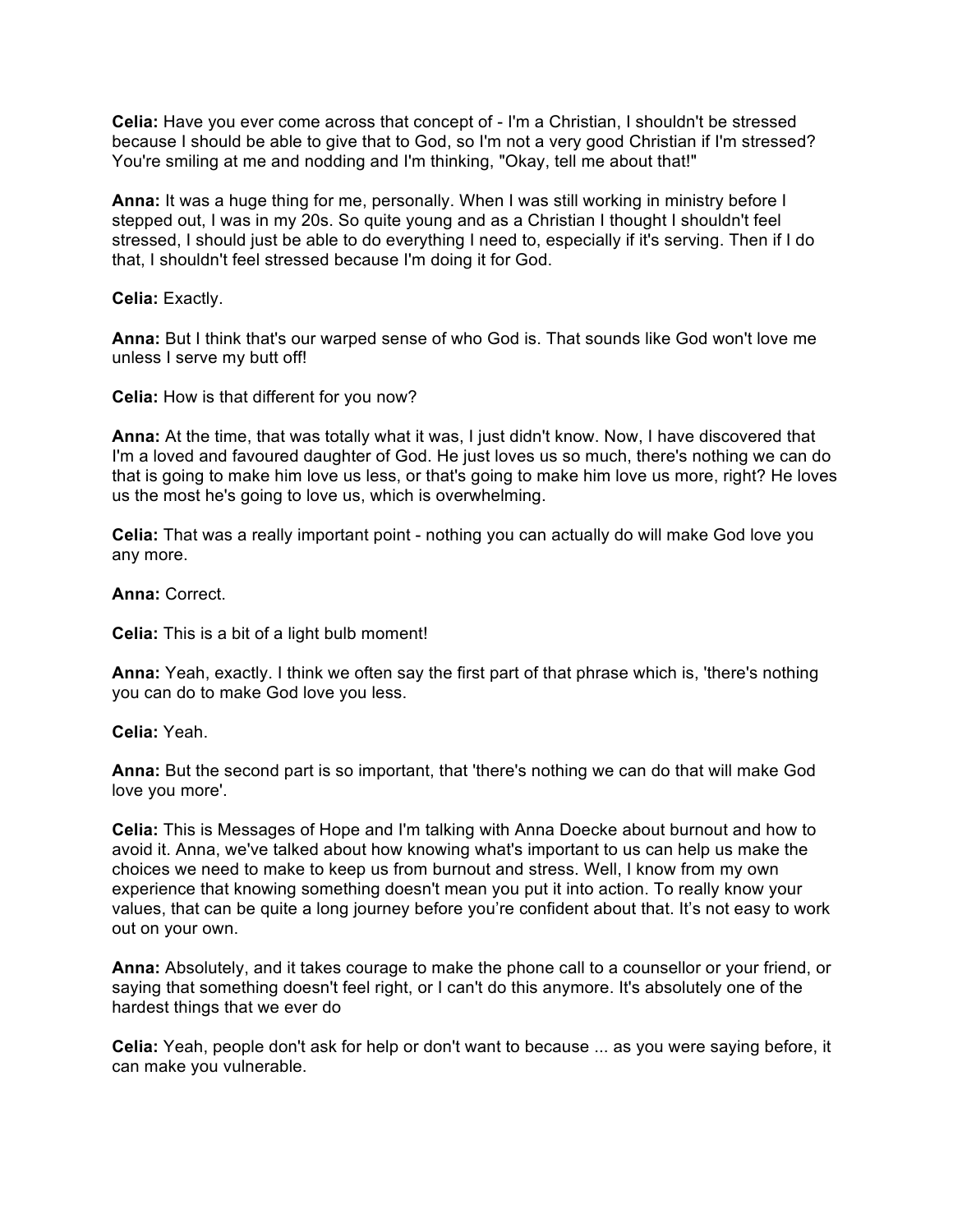**Anna:** Yeah, exactly. So about that, often when asking for help people think that, "Oh, I can't do that because otherwise it shows I'm weak."

**Celia:** Yes.

**Anna:** I love what Brené Brown says about vulnerability.

**Celia:** Who is Brené Brown?

**Anna:** Brené Brown is a research professor from the United States. She studies shame, and vulnerability, and courage, and worthiness. She asked people what's vulnerability and it's like a landslide - people think that vulnerability is weakness. But as she went into the research she said, "That's what they said but every time I asked someone can you give me an example of vulnerability, all the examples they gave were connected to courage." So it was things like:

- talking to my boss about taking time off,
- or saying I love you first, or going on a date on a first date after being divorced,
- or having a hard conversation with my kids,
- or saying sorry to my little kids when I was the one who yelled at them or whatever.

So all those examples are actually really courageous and show strength.

**Celia:** Yeah.

**Anna:** So the belief that asking for help is weakness is not correct, it's vulnerable. It is definitely not weakness. It's one of the strongest things that we can ever do.

**Celia:** If we could all be vulnerable, how much would we grow?

**Anna:** Absolutely.

**Celia:** If someone is vulnerable first, that gives you the permission to be vulnerable too.

**Anna:** Correct, exactly. So courage is contagious. So when we have the courage to be vulnerable, other people will. It's totally what I see in my life. Clients come and they go, "My gosh, I had that conversation with my husband and then he started telling me how he was feeling! I was like, 'what's going on?'"

**Celia:** Yeah.

**Anna:** It's such an important thing because otherwise we keep living our life, going, "I think this is what they want." So you're actually doing things that you think are going to please people and you might be doing the wrong thing!

**Celia:** You're not actually being you.

**Anna:** Yeah, exactly.

**Celia:** You're not actually being real. I think that the turmoil and conflict in us is because we know what we want to do but we're doing all these things that we don't want to do because we're afraid.